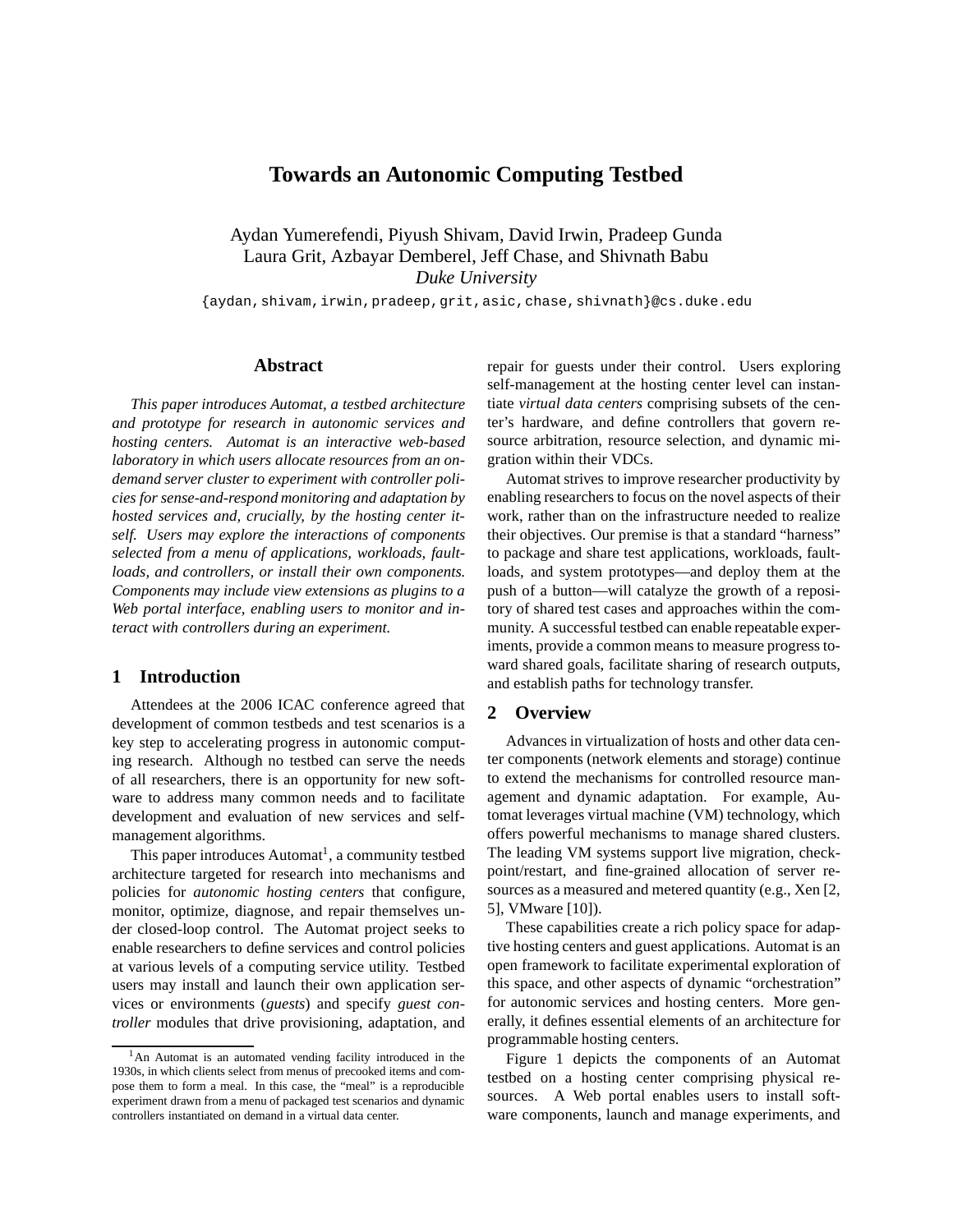

Figure 1: Automat is an open testbed architecture for adaptive services and autonomic hosting centers. Users access the system through a Web portal to launch experiments on a shared cluster. Users can install and instantiate guest applications or adaptive middleware services, workloads, and *controller* modules that govern various sense-and-respond policies for self-management and self-repair, including guest adaptation and resource arbitration. A common instrumentation plane supports publish/subscribe of metric streams to drive controller policies. The infrastructure may be partitioned into multiple *virtual data centers* (VDC) managed by *site controllers* for isolated experiments that require direct control over hardware.

maintain and share libraries of test scenarios and components. This basic structure is similar to other testbeds for systems research, e.g., PlanetLab [3] and Emulab [11]. The novel feature of Automat is foundational support for pluggable user-supplied *controllers* that manage dynamic adaptation, dynamic resource management, and/or diagnosis and repair. Automat exposes and virtualizes the underlying control points to serve these needs, while enabling users of the testbed to control key aspects of policy through common event interfaces and APIs. Table 1 summarizes the user-supplied or replaceable components in Automat.

Controllers incorporate policies and configuration actions to meet desired objectives under changing conditions. Controllers are specified as Java classes that use various support interfaces in the testbed. Users instantiate and link controllers through the Web portal. Each controller instance is driven by a clocking signal and other event notifications, and is endowed with specific powers for some period of time, e.g., access to control points for some hosted guest, power to control allocation within some share of testbed resources, or direct control over a partition of the hosting infrastructure. Controllers may subscribe to instrumentation streams published by the infrastructure elements or the guest applications and operating systems. These data streams act as a feedback signal to drive the control policies.

Some of the possible areas of autonomic computing research enabled by Automat are listed below.

**Provisioning and adaptation in self-optimizing systems:** Automat provides a platform for experiments with automated resource allocation to meet higher-level objectives (e.g., QoS levels) under dynamic workloads (e.g., [1, 8]). The general approach follows the *MAPE* loop: collect data through *monitoring*, build models of system behavior by *analyzing* this data, use the learned models to *plan* how desired objectives can be met, and *execute* the actions chosen.

**Understanding complex systems:** Automat provides context to explore the stability and robustness of network services under automated control, complex interactions and emergent behavior of dynamic control policies acting on behalf of various stakeholders in the system, and analysis of instrumentation data to infer system models. Examples include the use of statistical learning to identify metrics correlated with constraint violations and failures (e.g., [6]), and techniques for answering high-level queries automatically (e.g., [9]).

**Self-configuring and self-healing systems:** Automat supports research into automated fault attribution, which is a key step toward self-repair (e.g., [4]). The testbed can also be used to explore how system components can self-configure and integrate themselves automatically into a running system (e.g., [12]), which is integral to Automat's design.

**Placement, migration, and data center management:** User-supplied site controllers enable experimentation with policies to assign workload to specific physical hosts, e.g., for energy management or hotspot reduction. In principle, site controllers could also introduce fault injection for low-level resources.

# **3 Automat Components**

This section describes the main elements of Automat's architecture: exposing infrastructure and guest control points, providing the means to define and install controllers that can access exposed actuators, and offering a common collection of tools for testing and monitoring the behavior of controllers.

Automat extends a resource control substrate called Shirako developed in our earlier research [7]. The Shirako core is a Java toolkit for building *resource leasing* services. The prototype includes plugin modules to lease computing resources from shared clusters, and to configure and instantiate OS images and services on physical servers and Xen virtual machines.

A lease is a contract granting the holder rights to ex-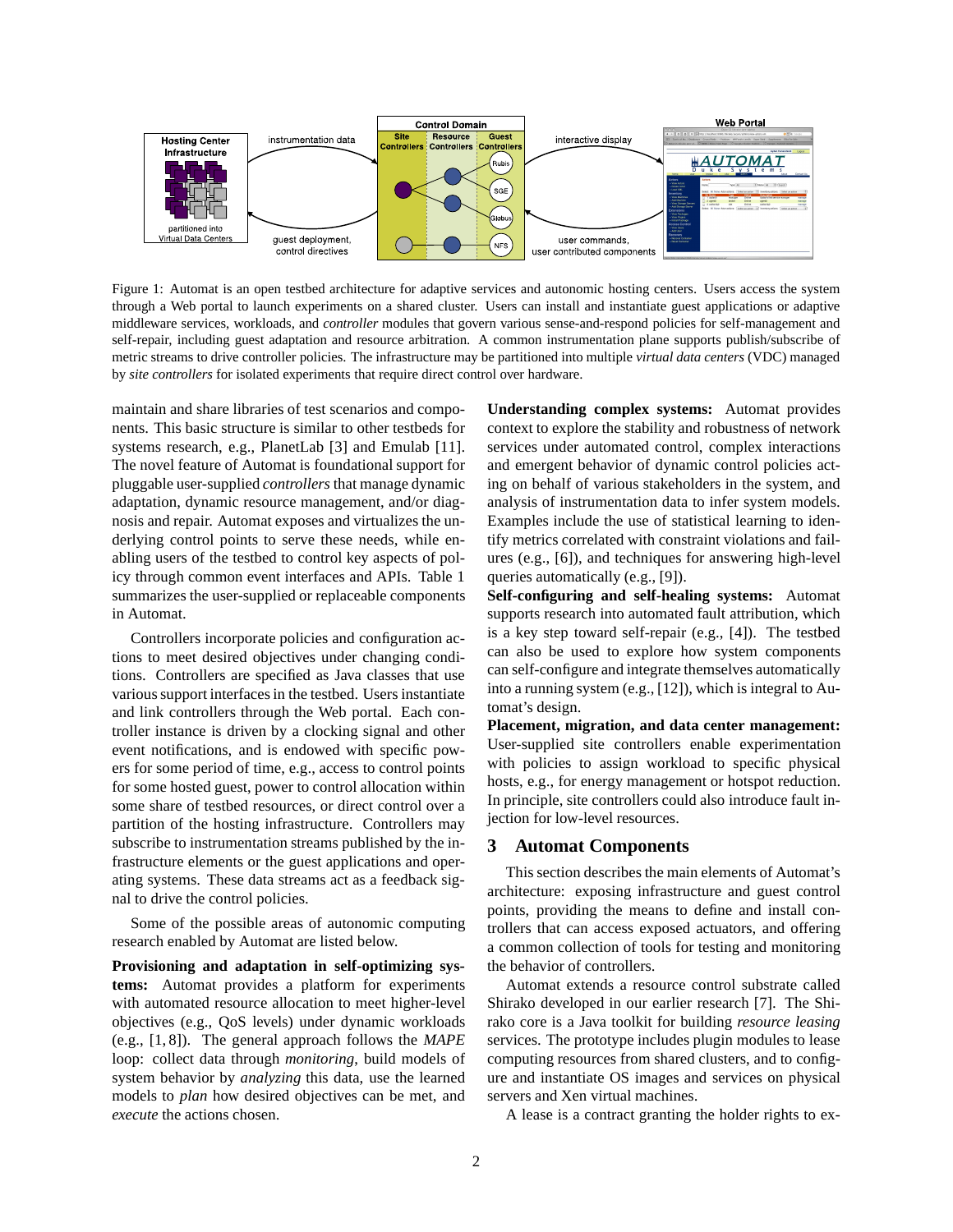| Component                  | <b>Description</b>                                                                                       |
|----------------------------|----------------------------------------------------------------------------------------------------------|
| <b>Guest</b>               | Packaged application software suitable for hosting on the testbed. <i>Example</i> : a network applica-   |
|                            | tion service, workload generator, or faultload.                                                          |
| <b>Guest controller</b>    | Drives resource provisioning, configuration, monitoring, fault attribution, and/or self-repair for       |
|                            | some guest instance under its control. <i>Example</i> : feedback-driven control to provision a Web       |
|                            | service to meet service targets under changing workload. A separate guest controller may drive           |
|                            | a workload or faultload on a test service.                                                               |
| <b>Resource controller</b> | Arbitrates resource requests from multiple guest controllers contending for a pool of typed              |
|                            | abstract resources. <i>Example:</i> allocate resources to hosted applications to optimize a global       |
|                            | objective such as overall utility.                                                                       |
| Site controller            | Exercises direct control over physical resources in a <i>virtual data center</i> (VDC), delegating arbi- |
|                            | tration powers to one or more resource controllers. <i>Example</i> : assign best-effort virtual machines |
|                            | to specific physical servers, and migrate them reactively to eliminate hotspots.                         |
| <b>View</b>                | A Web portal plugin that defines a graphical Web interface associated with a controller module,          |
|                            | including real-time display of metric streams. Views may provide controls to interact with the           |
|                            | controller, observe its status, or change its behavior.                                                  |

Table 1: Summary of user-supplied or replaceable components. Automat facilitates experiments with control policies at all levels of the hosting center and applications, and their interactions.

clusive control over some quantity of a resource over a specific period of time. Leases are dynamic and renewable by mutual consent between the resource provider and guest. The leasing abstraction applies to any set of computing resources that is "virtualized" in the sense that it is partitionable as a measured quantity.

Each guest runs within a virtual execution context on leased resources. The resources assigned to each guest are determined by the interaction of the user-selected controller modules, which incorporate policies for guest adaptation, resource arbitration, and resource configuration. Table 1 outlines the types of controller modules in the Automat architecture.

The Automat prototype defines a common framework for developing, installing, upgrading, and composing controllers written in Java. Controllers are driven by a clocking signal and may use Automat-provided classes for calendar scheduling, resource allocation, processing of instrumentation streams, and common heuristics for optimization and placement. In addition, each controller registers to receive upcalls as new resources join or leave its domain, and to notify it of changes in resource status.

#### **3.1 Controlling the Infrastructure**

The infrastructure exports control points to create and destroy virtual machines (VMs), assign network addresses and physical resource shares to VMs, migrate VMs, and control the functioning of the underlying physical resources, e.g., to image, boot, configure, and powercycle physical servers, and other elements such as storage and network elements, if applicable.

Site controllers have direct access to the control points for some set of physical elements assigned to Virtual Data Centers (VDC) from the underlying hosting center. To enable more flexible user control over resource management policy, they export limited power over resource provisioning and resource arbitration to resource controllers. Each resource controller is delegated control over a resource inventory and draws on this inventory to satisfy requests from guests and guest controllers. Multiple resource controllers may be active on behalf of different users or groups, concurrently controlling different shares of the resources in the testbed. In this way, control over resources diffuses dynamically and hierarchically through the network of active controllers.

The resource controllers exercise control over provisioning and migration for abstract resources, independent of how they are materialized within each site (VDC). Site controllers decide how to map requests provisioned by resource controllers to the underlying physical resources. Automat researchers may experiment with site controller policies to determine virtual machine placement, such as a virtual machine migration policy to determine where and when to move virtual machines on physical resources [5]. Sites may use a migration policy for node maintenance and failures, and thermal and energy management.

#### **3.2 Controlling Guests**

Adaptive application environments and workload generators—guests—must also expose control points to user-supplied controllers. Automat defines a standard means for guests to expose their own control points to guest controllers that manage their configuration, adaptation, and repair. An important goal is to enable separate development of the guest controllers, and even of generic controllers that manage whole classes of guests. Thus Automat also defines a common set of instrumentation and control interfaces for guest components.

**Drivers.** In addition to the resource leasing APIs, Automat provides basic support for dynamically installable and upgradeable *guest drivers* to enable dynamic control of guests. A guest driver defines a set of control actions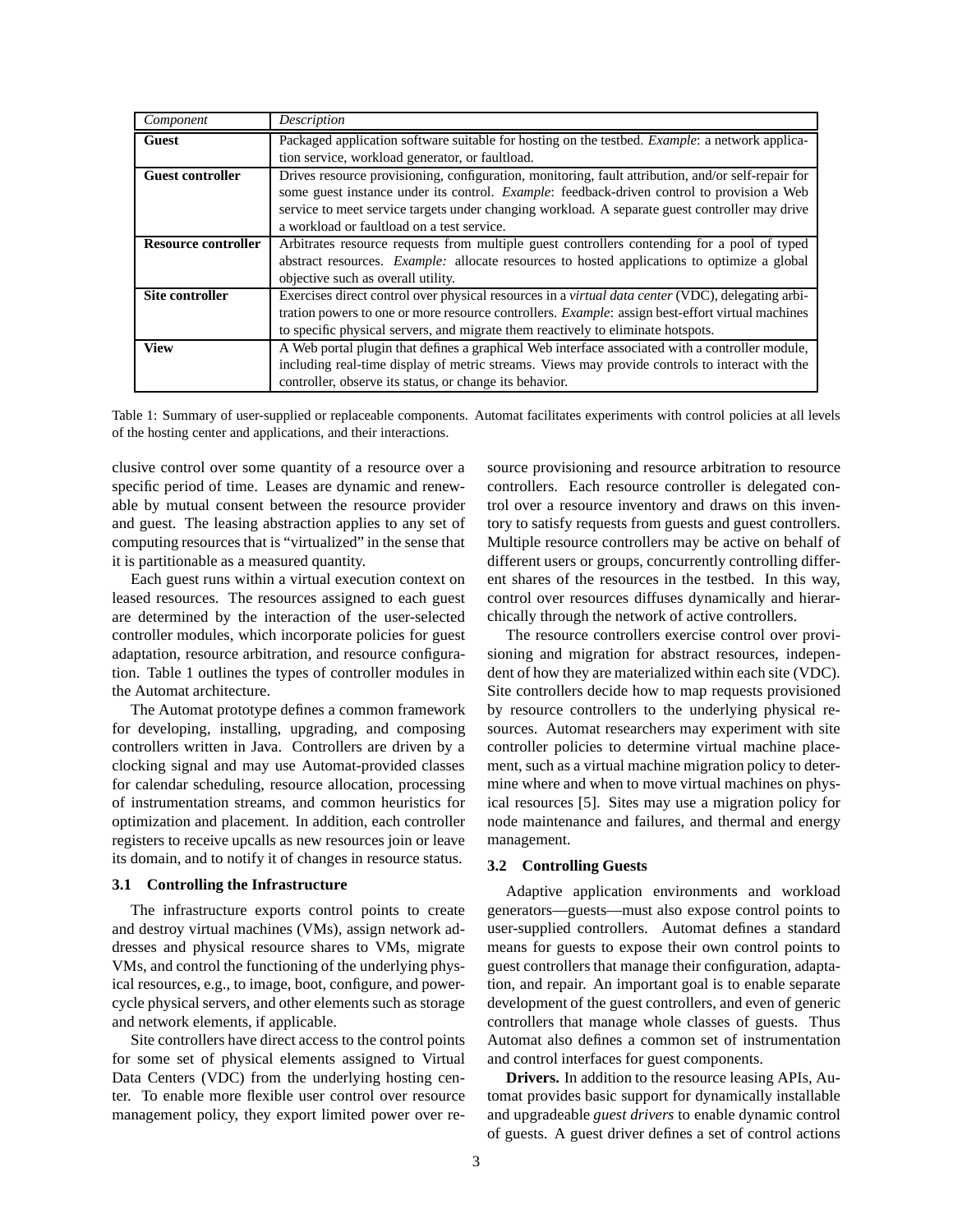

Figure 2: Each guest controller obtains resources for a guest service, invokes the guest driver to install the service, and monitors the service status and performance. A controller can subscribe to instrumentation data and use instrumentation metrics to adjust the resources allocated to the guest. Multiple controllers may share a common naming scope. Controllers in the same scope may interact: for example, a workload controller can subject a guest service to some workload and publish streams of performance metrics that guide another controller to adapt the service.

on a guest instance (e.g., a virtual machine running the guest software). A guest driver exports standard actions to instantiate and configure the guest, probe its status, and also to attach and detach managed resources (servers, storage) to and from the service, and to notify it of VM resizing or migration. The testbed binds controllers to their guest instances securely, so that only a properly authorized guest controller can issue control operations on a guest. Figure 2 depicts guest controllers and drivers for an application service and an associated workload generator.

**Workloads and faultloads.** Automat simplifies packaging and deployment of workloads and faultloads. The system treats these classes of applications as guest services: each defines a driver and a controller. Users instantiate workloads and faultloads using the web portal. Performance and availability metrics computed by a generator can be exported to customized views accessible through the portal. Workload generators may export control interfaces to modulate the load signal via their guest drivers. Similarly, faultloads can offer the means to inject faults in specific components of an application.

**Emulation.** Automat provides a means to run controllers in emulation mode on an emulated data center. Guests active in an emulation must provide null drivers and a module to generate synthetic instrumentation streams for the controllers to subscribe to and observe, based on expected behavior under the configured workload and the resource set assigned to it by the controller. These modules "short-circuit" the gathering of instrumentation data from a running guest (Figure 2). All other components run unchanged.

### **3.3 Web Portal**

Automat's extensible web portal allows users to interact with the system. Using the web portal a user can install guest packages (hosted applications, workloads, and faultloads) and their drivers and controllers. To launch a guest, a user instantiates a controller for the guest, links it to an active resource controller, and activates it.

Users can also request powers to define the resource management functions for portions of the hosting center for periods of time. If granted, these functions are embodied in user-selected resource controllers and VDCs with user-selected site controllers.

An Automat center operator also uses the Web portal to monitor the testbed and its users, manage the default site controller and resource controller, and move hardware components in and out of service.

Automat portal users can extend the user interface to interact with their guests and controllers. Each usersupplied controller defines an optional *view* as a Web portal plugin (Figure 3). View plug-ins may include serverside templates or applets. For example, the guest controller plug-ins can implement a graphical interface to set attributes or parameters for the guest, e.g., to modulate a workload generator or switch among alternative provisioning policies.

# **4 Example**

As an example, we briefly outline a Rubis experiment on our initial Automat prototype. Rubis is a popular Web application that implements the core functionality of an auction website. We built a a guest controller for Rubis that leases virtual machines from a VDC, instantiates the Rubis service, subscribes to the service's performance metrics, and uses feedback control to adapt the server resources bound to the service under varying load. The workload is driven by another guest controller that provisions, launches, and controls a workload generator for Rubis. These controllers interact to sequence the experiment.